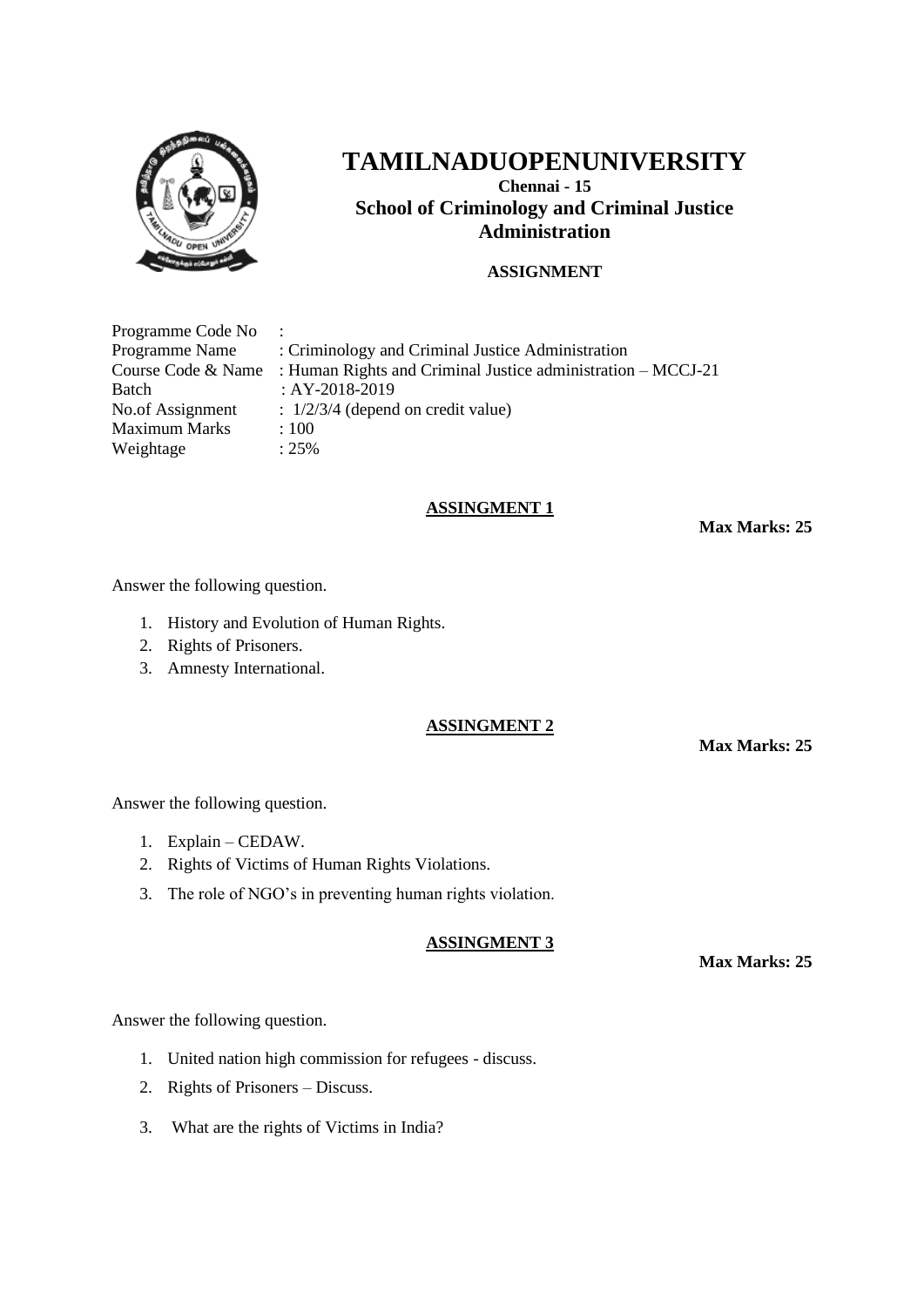

**Chennai - 15 School of Criminology and Criminal Justice Administration**

# **ASSIGNMENT**

| Programme Code No    |                                                      |
|----------------------|------------------------------------------------------|
| Programme Name       | : Criminology and Criminal Justice Administration    |
| Course Code & Name   | : Penology and Correctional Administration - MCCJ-22 |
| <b>Batch</b>         | : AY-2018-2019                                       |
| No.of Assignment     | $: 1/2/3/4$ (depend on credit value)                 |
| <b>Maximum Marks</b> | :100                                                 |
| Weightage            | :25%                                                 |

## **ASSINGMENT 1**

**Max Marks: 25**

Answer the following question.

- 1. Define forensic Science.
- 2. Ballistics and toxicology.
- 3. Use of Forensic in solving criminal cases Discuss.

# **ASSINGMENT 2**

**Max Marks: 25**

Answer the following question.

- 1. Explain in detail about Locard's principle.
- 2. Documentation examination and forensic.
- 3. Different types of forensic evidences.

## **ASSINGMENT 3**

**Max Marks: 25**

Answer the following question.

- 4. Forensic medicine and criminology.
- 5. Define Autopsy and its need in criminal case.
- 6. What is Forensic Toxicology discuss in detail.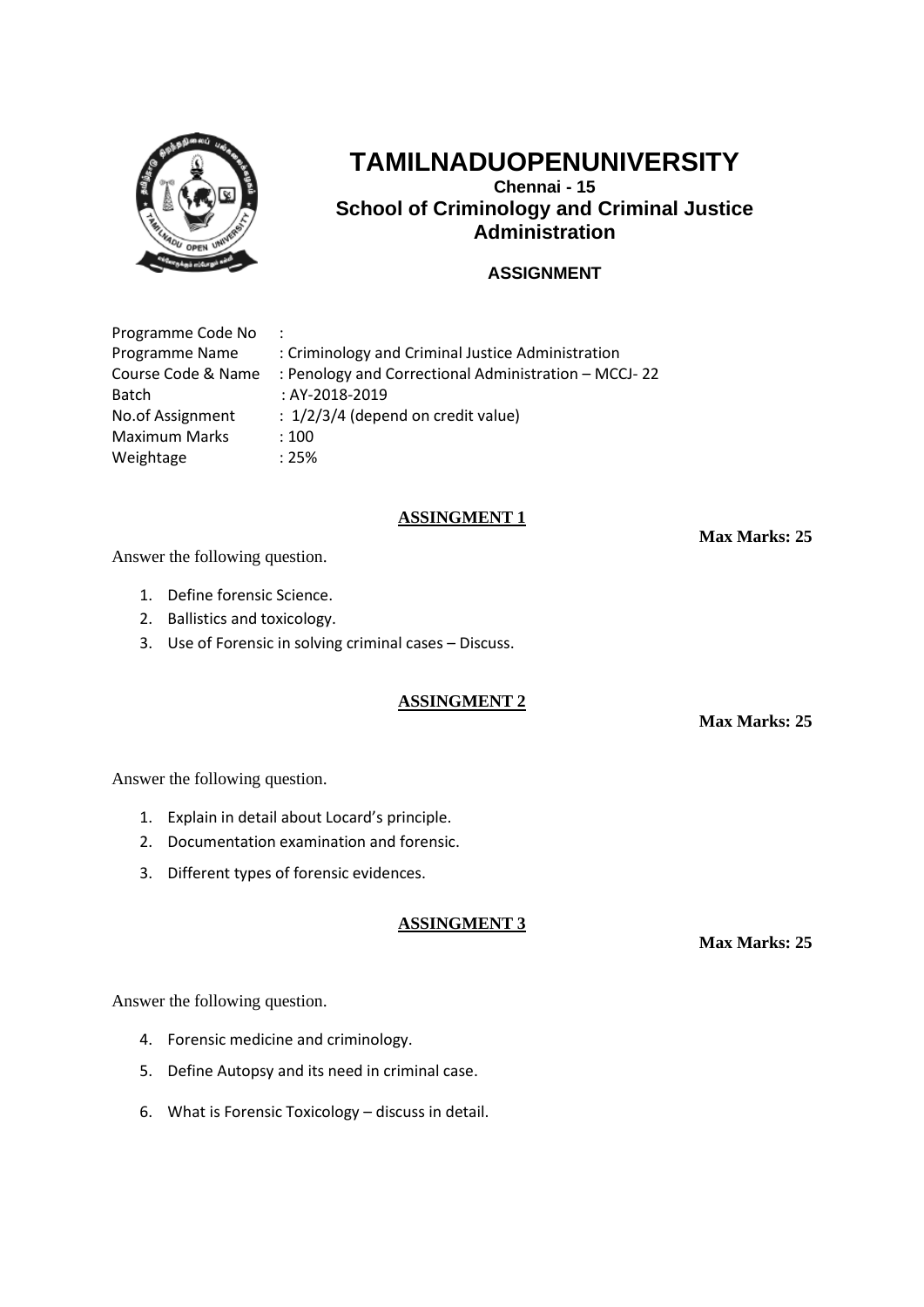

**Chennai - 15 School of Criminology and Criminal Justice Administration**

# **ASSIGNMENT**

Programme Code No : Programme Name : Criminology and Criminal Justice Administration Course Code & Name : Investigative Journalism –MCCJ-23 Batch : AY-2018-2019 No.of Assignment : 1/2/3/4 (depend on credit value) Maximum Marks : 100 Weightage : 25%

#### **ASSINGMENT 1**

**Max Marks: 25**

Answer the following question.

- 4. Nature and scope of Journalism.
- 5. List out the various forms of media.
- 6. Importance of photography in crime scene.

#### **ASSINGMENT 2**

Answer the following question.

- 1. Crime analysis mapping.
- 2. The relationship between media and crime in India.
- 3. Primary and secondary evidences.

#### **ASSINGMENT 3**

Answer the following question.

- 7. Ethical issues in handling sources.
- 8. Define the term Investigative journalism and its importance in creating awareness among

public.

9. Differentiate crime reporting in print media and electronic media.

**Max Marks: 25**

**Max Marks: 25**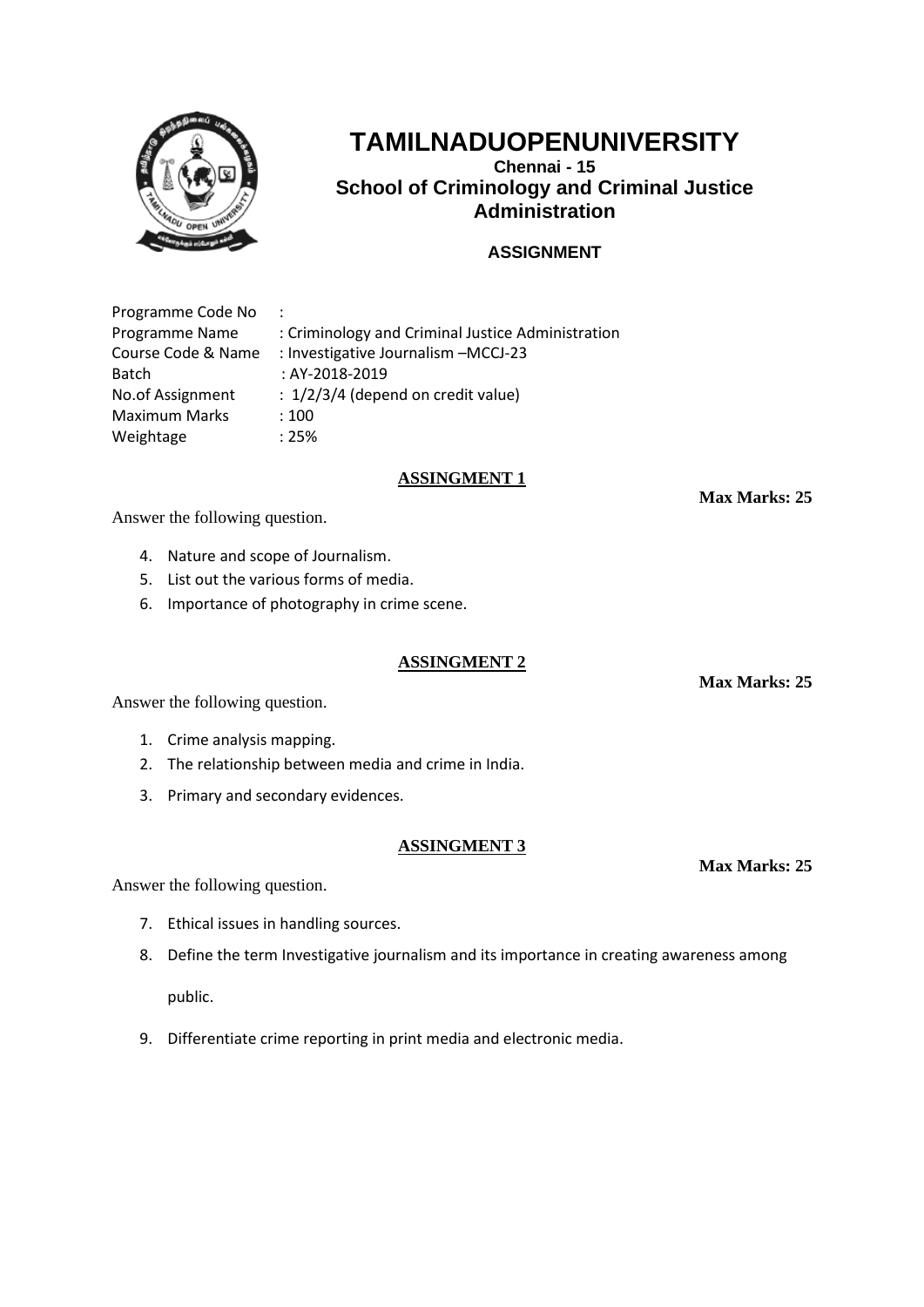

**Chennai - 15 School of Criminology and Criminal Justice Administration**

# **ASSIGNMENT**

Programme Code No : Programme Name : Criminology and Criminal Justice Administration Course Code & Name : Vigilance and security management –MCCJ-24 Batch : AY-2018-2019 No.of Assignment :  $1/2/3/4$  (depend on credit value) Maximum Marks : 100 Weightage : 25%

## **ASSINGMENT 1**

**Max Marks: 25**

Answer the following question.

- 7. Define vigilance and security.
- 8. Computer based financial frauds.
- 9. Defensible space.

#### **ASSINGMENT 2**

Answer the following question.

- 1. Crime triangle.
- 2. Private security agencies (Regulation) Act 2005.
- 3. List out the various security devices.

#### **ASSINGMENT 3**

Answer the following question.

- 1. Discuss about the Private Security Agencies (Regulation) Act, 2005
- 2. List out the ways by which collection of intelligence could help in preventing crime.
- 3. Explain briefly the following terms; Access control system and Fire alarm system.

**Max Marks: 25**

**Max Marks: 25**